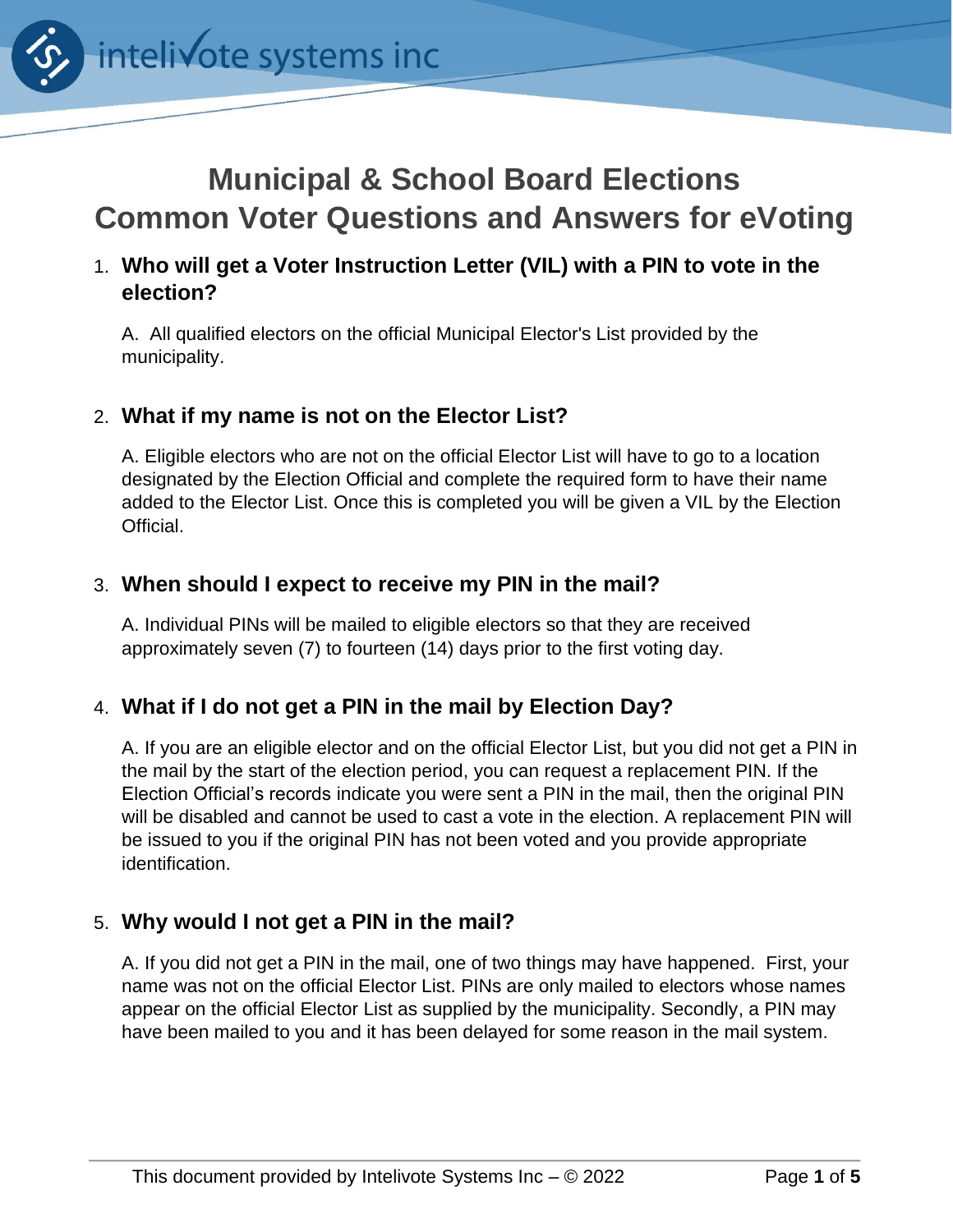#### 6. **Can anyone tell how I voted if they know my PIN?**

A: No. The system does not track how a particular PIN has voted, only that the PIN has been used to cast a vote.

## 7. **Once I have my PIN, do I have to register in advance if I want to use either the telephone or the Internet to cast my vote?**

A. No, there is no registration required. During the election period, using your PIN, you can use either the telephone or the Internet to cast your vote or vote using a paper ballot if this is offered by the municipality.

#### 8. **What if I lose or misplace my PIN?**

A. If an elector loses or misplaces their PIN, they should contact the Voter HelpLine. The Election Official can decide to replace the missing PIN if it has not already been voted. They will determine if an elector has to travel to a location, sign a form, and then replace the missing PIN, or they can decide to allow the Voter HelpLine agent to authenticate the caller and issue a replacement PIN over the phone. In both cases, the original lost or missing PIN will be disabled, and it will not be able to be voted in the election.

#### 9. **How do I access the voting system?**

A. Voting instructions will be included in the Voter Instruction letter mailed to each eligible elector on the official Elector List. Included in this information are instructions on how to access the voting system. Electors can cast their ballot using the telephone or cell phone by calling a toll-free number. Electors using personal computers will use the Internet to visit a website that will allow them entry into the voting system where they can cast their vote.

# 10.**Once I enter my PIN and start my voting process do I have to complete all ballots in one session? For example, what if I am interrupted and must hang up the phone for some reason or, if I am voting using the Internet and must leave my session?**

A. No, you do not have to vote all ballots at one time uninterrupted. You can disconnect from the Internet or the telephone and re-connect later, re-enter your PIN and any other credentials required and complete your voting activity at that time. In fact, if you find it more convenient, you can switch from one method to the other and complete your voting using the other method. For example, you can start your voting on the Internet and at some point close your Internet session and then later re-start the voting process and reenter your PIN and any other credentials required using your phone or cell phone and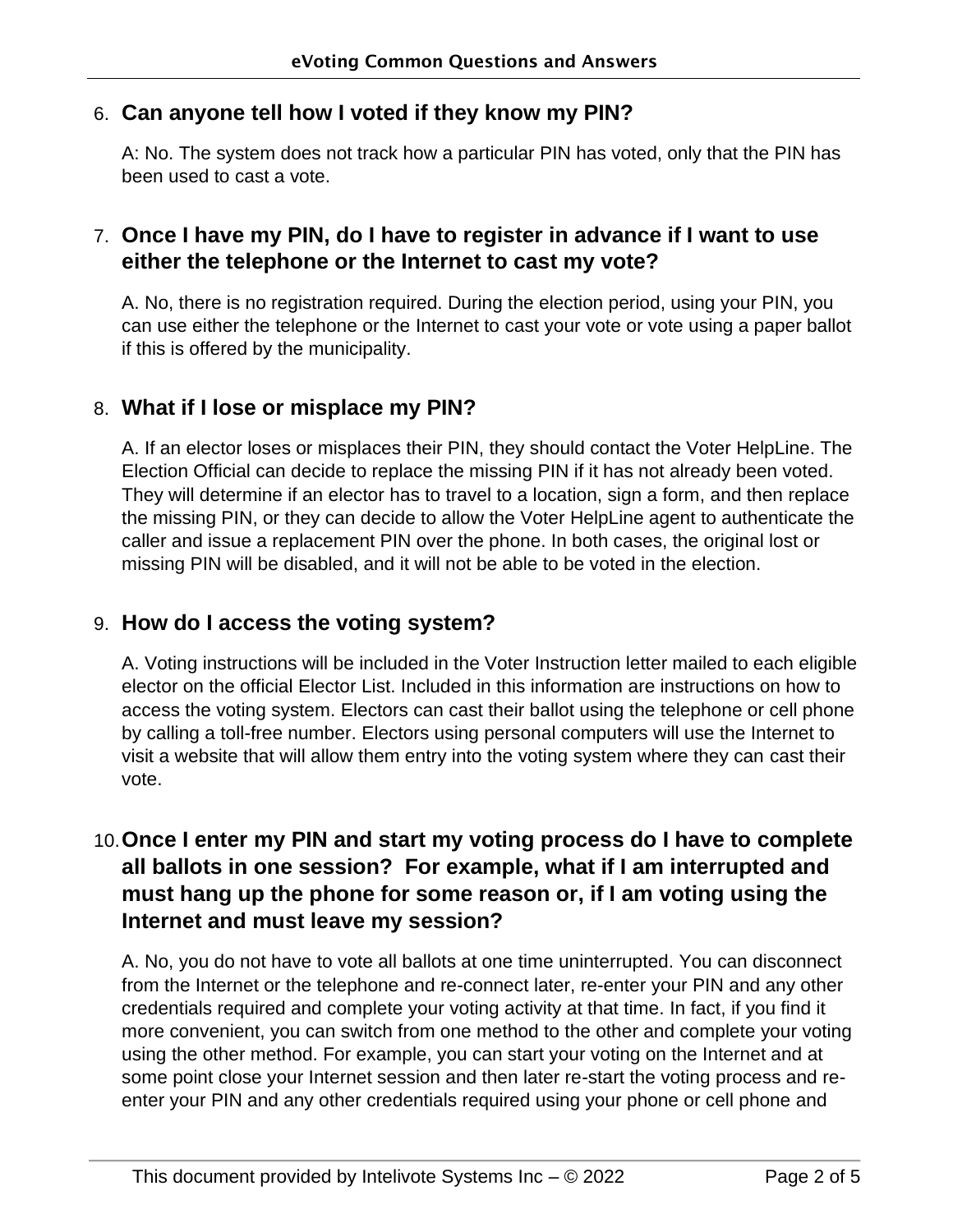complete your ballot.

# 11.**What happens if I access the voting system and am presented with incorrect candidates for my district or ward?**

A. The list of candidates presented to you as an elector is determined by your place of residence as defined on the Elector List. If you have moved and your new address was not updated on the Elector List, (and your Voter Instruction letter and PIN were forwarded to your new address), then you will see the list of candidates associated with your old place of residence. First, exit the system without voting the race with the incorrect candidates. You should call the Voter HelpLine and the Election Official will authenticate you and, if satisfied, can then electronically "re-categorize" the PIN. The correct list of candidates will be presented to you once you re-connect to the voting system.

## 12.**What do I do if I am not sure if I completed a ballot**?

A. During the voting period you can connect to the voting system and enter your PIN. If you have yet to complete all ballots assigned to you, the system will begin where you left off - at the next race you are eligible to complete. When you have completed voting all ballots assigned to you, entering your PIN online and any other credentials required in the voting system during the voting period will display a message containing your vote status. This message will advise if you have completed voting. You can also contact the Voter HelpLine to get more information.

# 13.**If I am using the telephone to vote, how will I know what number to press to vote for the candidate of my choice, or what if I make a mistake and select a different candidate than the one I want to vote for?**

A. The Voter Instruction letter mailed to you has the list of candidates included on it for your reference purpose. In addition, each time the system presents you with a race to vote for, it lists the eligible candidates running for that position and instructs you to select the corresponding number for that candidate. You may also clear your ballot selections and start over.

# 14.**Once a vote has been confirmed, can it be changed?**

A. No. Once a vote has been confirmed it cannot be changed. This process is the same as dropping the ballot into the ballot box in a traditional paper-based election ensuring complete elector anonymity and secrecy of ballot. The system does not know how the ballot was voted; only that the PIN was used in the election to cast a vote and thus it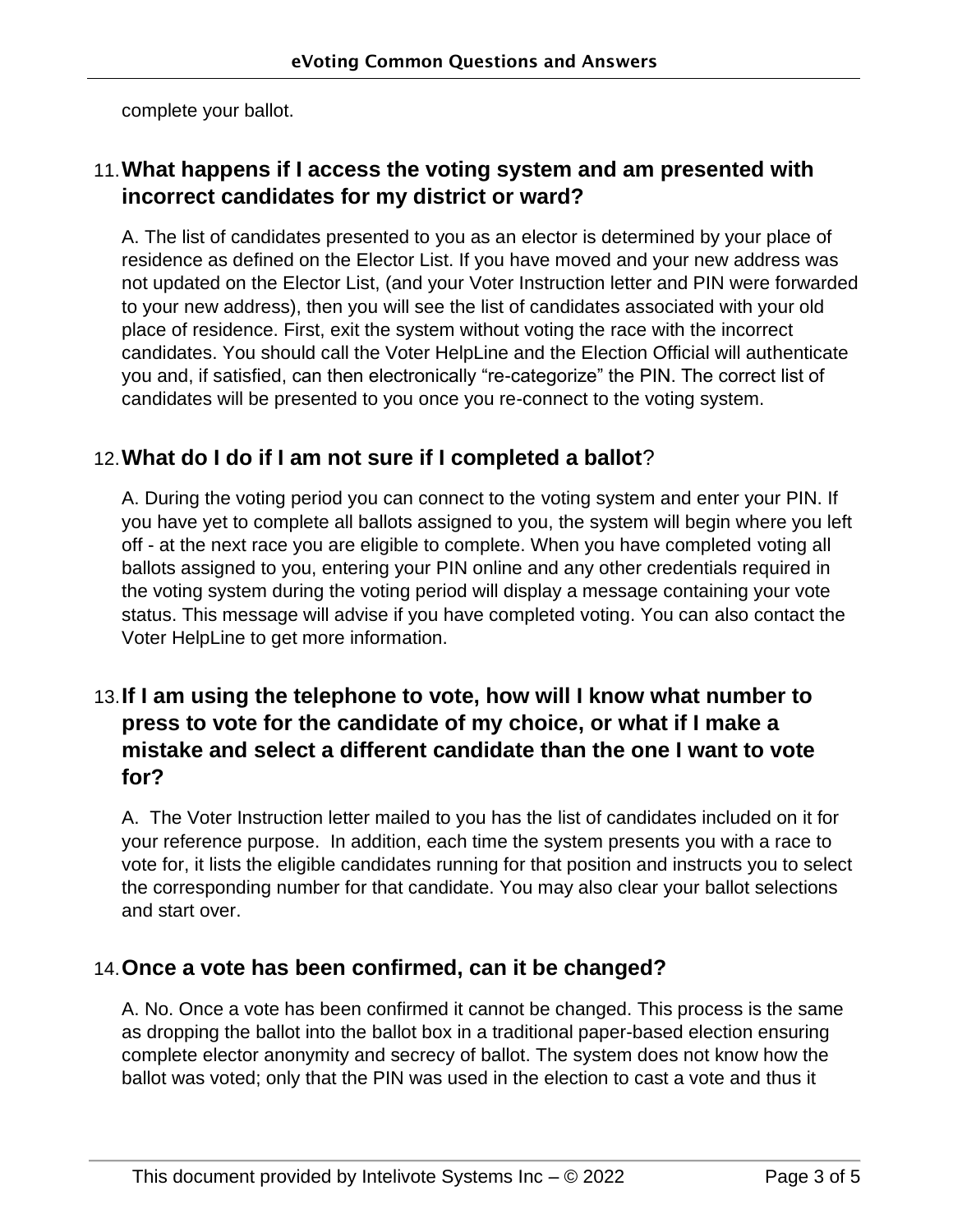cannot be removed from the vote count.

# 15.**How do I vote if I am away from home, out of town, out of the province, or out of the country?**

A. You can vote during the election voting period using the Internet from anywhere in the world. You can also use telephone service and connect to the voting system toll free from anywhere in North America simply by dialing the toll-free number contained in your Voter Instruction letter.

# 16.**What if I have a rotary phone at home, no cell phone and don't have a computer with Internet service. How can I vote?**

A. You do not have to vote from home. You can vote from any location using any phone with touch tone service or from any computer. You can also vote in person at polling stations if the municipality is offering PC's and phones at these locations and/or paper ballots in concert with the electronic voting options. The location of the polling stations can be found in the Voter Instruction letters sent to eligible electors.

## 17.**If someone calls me and asks for my PIN, what should I do?**

A. You should treat your voting PIN with the same level of secrecy and confidentially you reserve for your bank card and PIN. Do not give your PIN to anyone who may call or approach you for the number.

#### 18.**What do I do if the phone line is busy when I call and try to vote?**

A. If the phone lines are busy, simply hang up and call back a short time later. The voting system can handle a significant volume of calls simultaneously but there is always the possibility that many electors are attempting to call in the same timeframe. Electors will be able to connect to the system over the course of several days during the voting period.

#### 19.**Could someone steal my PIN and vote it?**

A. Stealing and opening another person's mail is illegal. B. It is also illegal to represent yourself as another person and steal their right to vote in an election. Both these acts are illegal and have penalties defined by law.

If you know someone has voted your PIN illegally you should report it to the Election Official. You may be able to obtain a replacement PIN to cast your vote by presenting yourself to the Election Official and swearing an affidavit that the PIN assigned to you